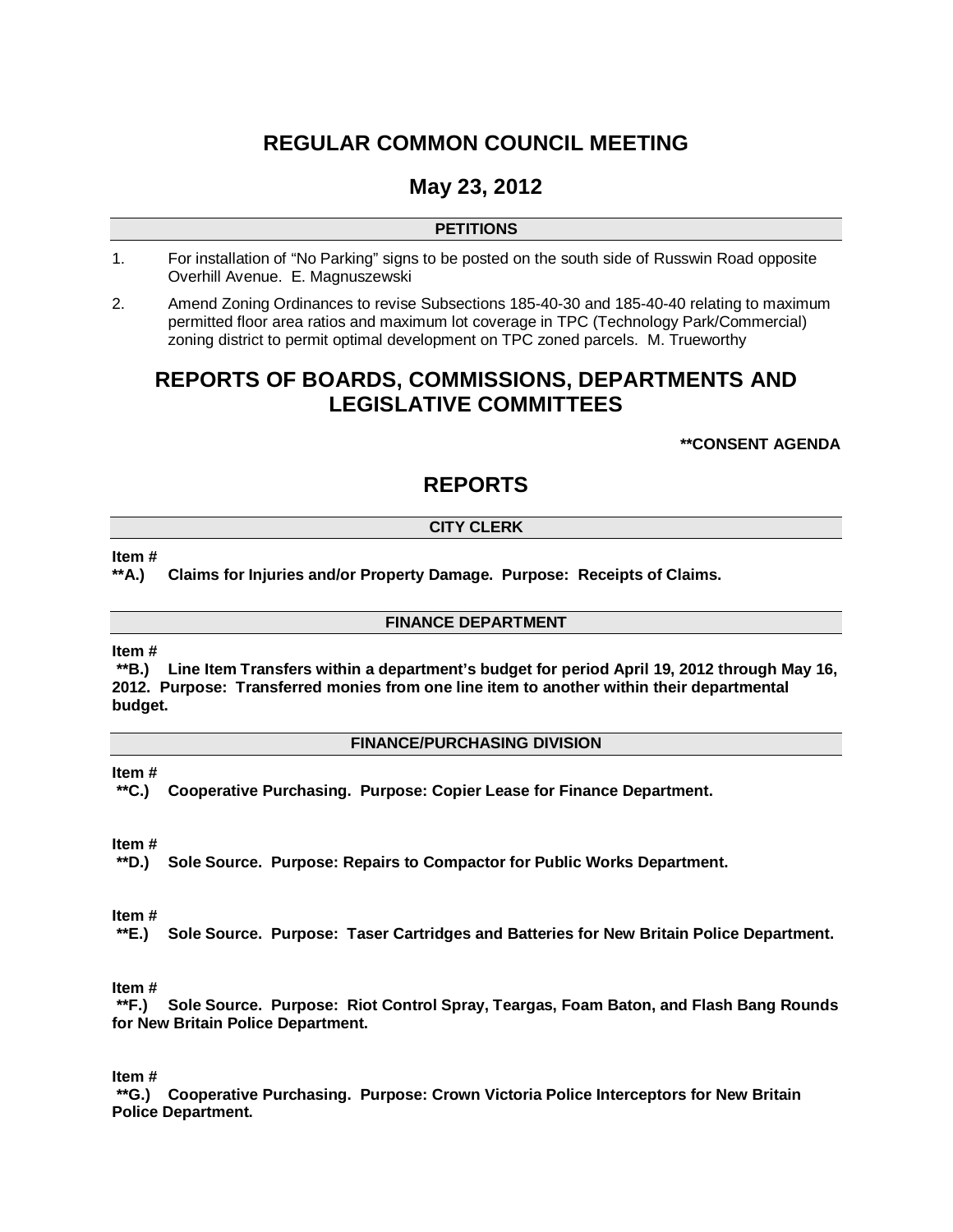**Item #**

**\*\*H.) Public Bid No. 3659. Purpose: Water Meters for Water Department.**

**Item #**

**\*\*I.) Public Bid No. 3666. Chemicals, Fertilizers, Grasses and Pesticides for Stanley Golf Course and Parks and Recreation Department.**

#### **Item #**

**\*\*J.) Public Bid No. 3661. Purpose: Testing and Calibration of Large Water Meters for Water Department.**

**Item #**

**\*\*K.) Public Bid No. 3669. Purpose: Chemicals and Gases for Water Department.**

**Item #**

**\*\*L.) Public Bid No. 3663. Purpose: Summer Bus Transportation for Parks and Recreation Department.**

**Item #**

**\*\*M.) Public Bid No. 3660. Purpose: Ductile Iron Pipes for Water Department.**

**Item #**

**\*\*N.) Public Bid No. 3658. Purpose: Fire Hydrants for Water Department.**

**Item #**

**\*\*O.) Public Bid No. 3662. Purpose: Resilient Wedges and Butterfly Water Valves for Water Department.**

**Item #**

**\*\*P.) Public Bid No. 3675. Purpose: Installation of an Exhaust System for Parks and Recreation Department.**

**Item #**

**\*\*Q.) Public Bid No. 3673. Purpose: Band Shell Roof Replacement at Walnut Hill Park for Parks and Recreation Department.**

#### **PUBLIC WORKS**

**Item #31808**

**\*\*R.) Road Conditions – Putnam Street and Talcott Street. Purpose: Hot patched by Public Works crews on April 30, 2012.** 

**Item #31581**

**\*\*S.) Heather Lane Pole #99555. Purpose: Replaced by CL&P on May 7, 2012.**

#### **TAX DEPARTMENT**

**Item #**

**\*\*T.) Tax Abatements, Corrections and Refunds.**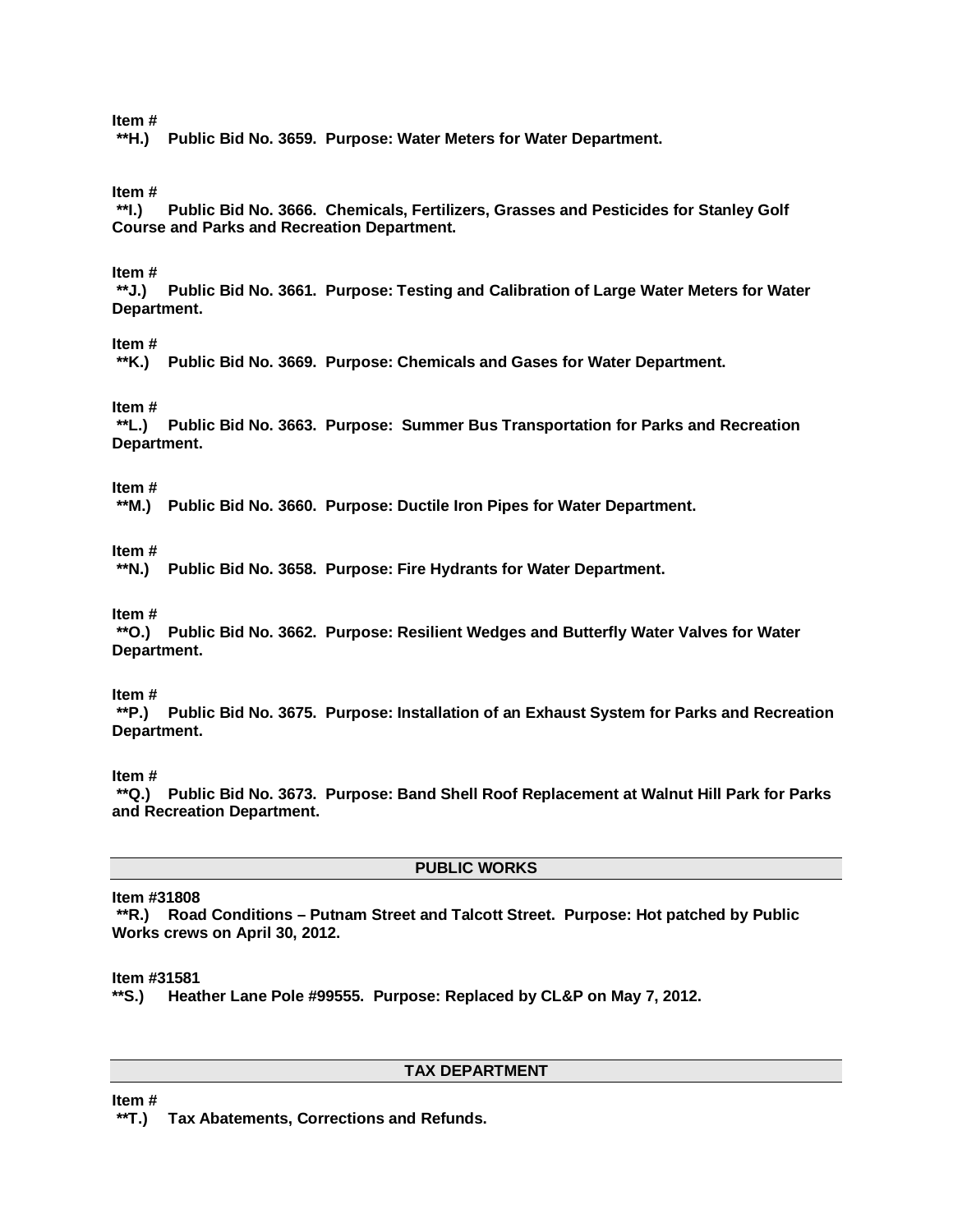### **Items Back From Committee**

### **LICENSE COMMITTEE**

**Item #31851**

**\*\*U.) Pope John Paul II Catholic School. Purpose: Issue license for period of June 20-23, 2012 for purpose of conducting bazaar/carnival.** 

**Item #31852**

**\*\*U.1.) Sacred Heart Church. Purpose: Issue license for period of June 29-30, 2012 for purpose of conducting annual Parish Festival "Odpust".** 

**Item #31853**

**\*\*U.2.) Dozynki Festival. Purpose: Issue license for period of August 25-26, 2012 for purpose of conducting Annual "Dozynki" Festival.** 

### **Resolutions Back From Committee**

**Item #31851**

**a.1) Pope John Paul II Catholic School. Purpose: Issue license for period of June 20-23, 2012 for purpose of conducting bazaar/carnival. L. Hermanowski** 

**Item #31852**

**\*\*b.1) Sacred Heart Church. Purpose: Issue license for period of June 29-30, 2012 for purpose of conducting annual parish festival "Odpust". L. Hermanowski**

**Item #**

**\*\*c.1) Dozynki Festival. Purpose: Issue license for period of August 25-26, 2012 for purpose of conducting Annual "Dozynki" Festival. L. Hermanowski**

# **NEW RESOLUTIONS**

#### **Item #**

**1.) Examine Municipal Indexes of Land Records. Purpose: Extend current contractual agreement performed by Donald S. Lukowski & Associates through June 30, 2014. C. Carlozzi, Jr.**

#### **Item #**

**2.) Monies for fuel for Public Works and various other City Department vehicles. Purpose: Purchasing Agent authorized to award bid to lowest responsible bidder at time of bid opening and report results to Common Council. T. Collins, E. Magnuszewski, C. Carlozzi, Jr., W. Pabon, E. Sanchez**

**Item #**

**3.) New Britain Downtown District. Purpose: 2012-2013 Proposed Budget July 1, 2012 – June 30, 2013. W. Pabon**